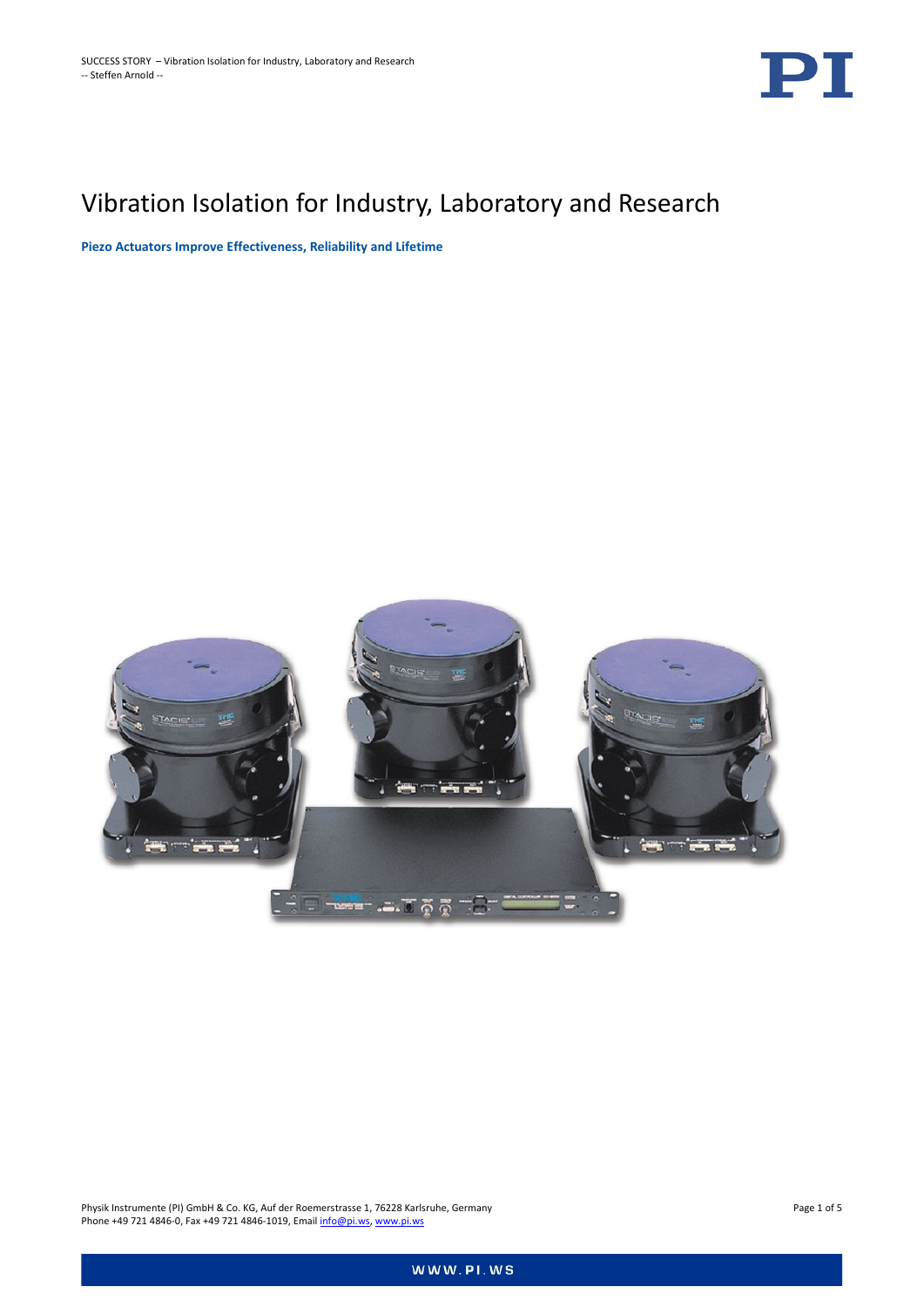

If a disturbance knocks a system off balance, this can result in vibrations. Since every vibration is damped by the effect of its surroundings, any system will eventually come to a standstill again by itself. Many applications cannot wait this long, however, especially since what usually happens is that several disturbances temporally superimpose producing a more or less confusing vibration pattern with very different frequencies.

The vibration must then be dampened passively in a suitable way or, even better, the system must be isolated from the source of the disturbances. Active vibration isolation is particularly good at reducing the settling times significantly, the precision of measuring or production processes improves and higher throughputs are possible. Laboratory setups, laser technology, mechanical engineering and optical metrology, microscopy and micromachining, for example, all benefit from this.



<span id="page-1-0"></span>Fig. 1 Test pattern with a line width of 45 nm, without (a) and with (b) STACIS vibration isolation (image: Sematech)

The usual methods of vibration isolation used until now are no longer sufficient for many of today's technologies. Movements and jolts caused by footfall, fans, cooling systems, motors, machining processes etc. can distort patterns for micromachining, for example, to such an extent that the result is unusable. In addition, conventional pneumatic decouplers are ineffective at interference frequencies below 2 Hz. [Fig. 1](#page-1-0) shows a typical example: When a lithography device does not have sufficient vibration isolation, the 45 nm wide lines are practically not discernable (a).

The picture next to it (b) shows the result when the vibration isolation uses active methods which not only dampen the vibration but actively oppose it.



<span id="page-1-1"></span>Fig. 2 Piezoelectric active STACIS vibration isolators with controller (image: TMC)

The problem solver here was an active isolation system from the STACIS range developed by TMC Technical Manufacturing Corporation [\(Fig. 2\)](#page-1-1). It makes it possible to isolate very low oscillation frequencies starting at the sub-hertz range and thus prevents the vibrations having a detrimental effect on the machine installed on it. This not only improves the machining or testing quality but at the same time reduces the settling times [\(Fig. 3\)](#page-1-2). The cycle times are shortened and the throughput increases.



<span id="page-1-2"></span>Fig. 3 Settling time as a reaction to the on-board perturbation when loading a microscopy table with the substrate (image: TMC)

Physik Instrumente (PI) GmbH & Co. KG, Auf der Roemerstrasse 1, 76228 Karlsruhe, Germany Page 2 of 5 Phone +49 721 4846-0, Fax +49 721 4846-1019, Emai[l info@pi.ws,](mailto:info@pi.ws) [www.pi.ws](http://www.pi.ws/)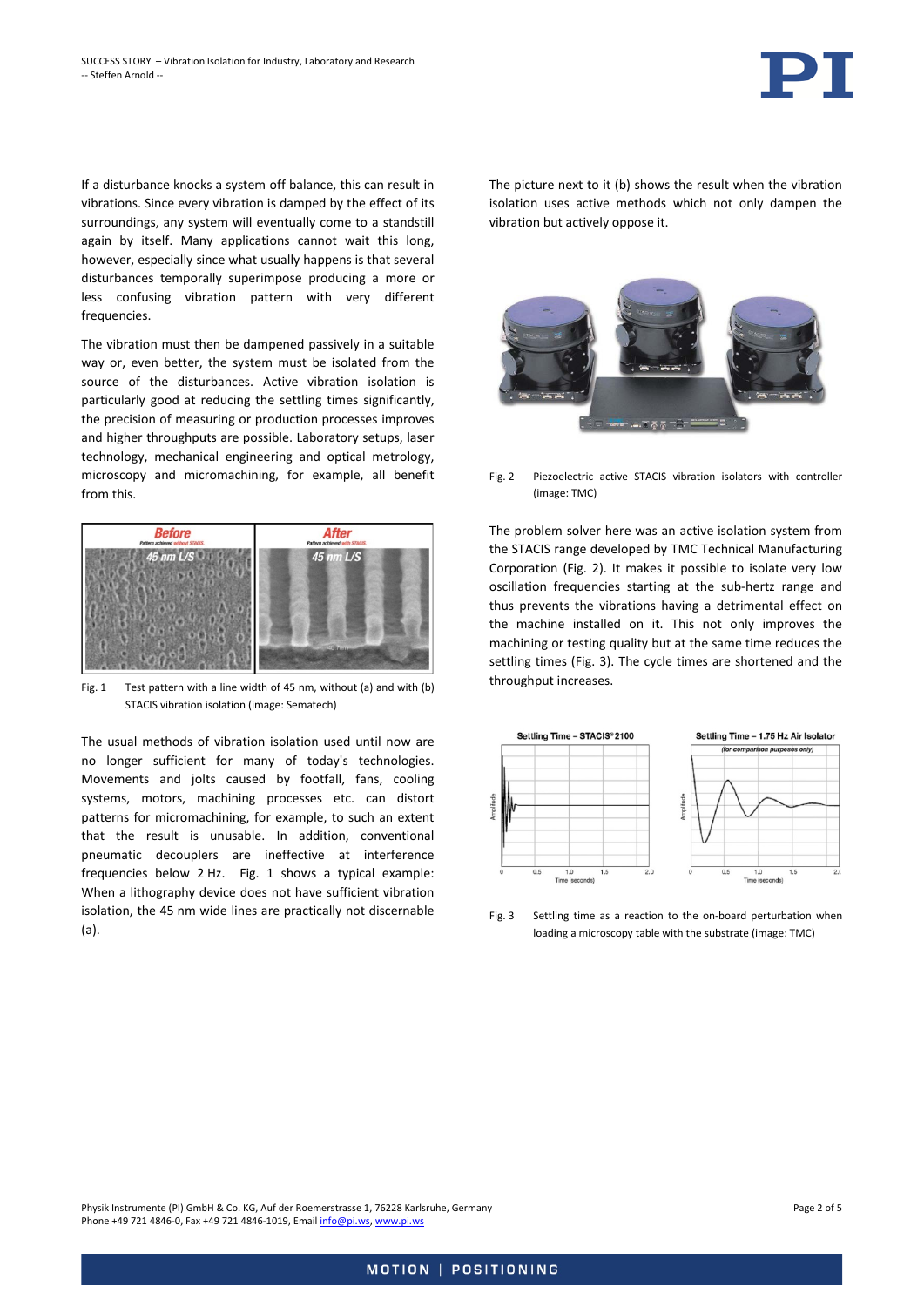### Detect and Compensate Vibrations in Six Degrees of Freedom

The active vibration isolators use integrated acceleration sensors to detect vibrations occurring in six degrees of freedom. The counter-movements necessary for the compensation are generated by piezo actuators which are controlled by a real time digital signal processor. This provides the computing power required for the extremely fast calculations of the vibration compensation.



Fig. 4 STACIS isolation is also possible for smaller equipment, e.g. for scanning electron microscopes (image: TMC)

<span id="page-2-0"></span>Their great stiffness, high load capacity and clean operation without compressed air make the piezo-based active isolators suitable for integration as OEM components in ultramodern tools and also for installation in isolation platforms for metrology devices or optical lithography systems, which now write with line widths in the nanometer range thanks to modern laser technology.

The isolator can also work well with existing conventional pneumatic isolators, supplement them in the lower frequency range, and can even be retrofitted with ease in many applications. Suitable versions are also available for scanning electron microscopy [\(Fig. 4\)](#page-2-0), and their compact size means they can be integrated well in the comparably compact microscopes.

## Fast, strong actuators for highly precise motion

The driving force behind the isolators is provided by piezo actuators. Their specific characteristics make them optimally suited to the application in isolators:

They operate with response times of only a few microseconds and resolutions in the sub-nanometer range. At the same time, high accelerations of more than 10,000 g can be achieved and loads up to several tonnes can be moved. Since the piezo effect is based on electric fields, piezo actuators do not generate magnetic fields, neither are they affected by them. Changing ambient temperatures do not affect the piezoelectric effect.



<span id="page-2-1"></span>Fig. 5 PI piezo actuators have gone through several billion cycles in endurance tests without measurable changes in their behavior (image: PI)

The technology does not suffer from wear and tear either, because there are no gearwheels, bearings or other mechanical parts. The motion is based on crystalline solidstate effects. Piezo actuators from PI Ceramic/Germany have gone through several billion cycles in endurance tests without measurable changes in their behavior [\(Fig. 5\)](#page-2-1).

At the same time, piezos can also score in terms of energy consumption: In static mode they require almost no energy, even if heavy loads are held permanently. The behavior can be compared to that of an electrical capacitor.

Physik Instrumente (PI) GmbH & Co. KG, Auf der Roemerstrasse 1, 76228 Karlsruhe, Germany Page 3 of 5 Phone +49 721 4846-0, Fax +49 721 4846-1019, Emai[l info@pi.ws,](mailto:info@pi.ws) [www.pi.ws](http://www.pi.ws/)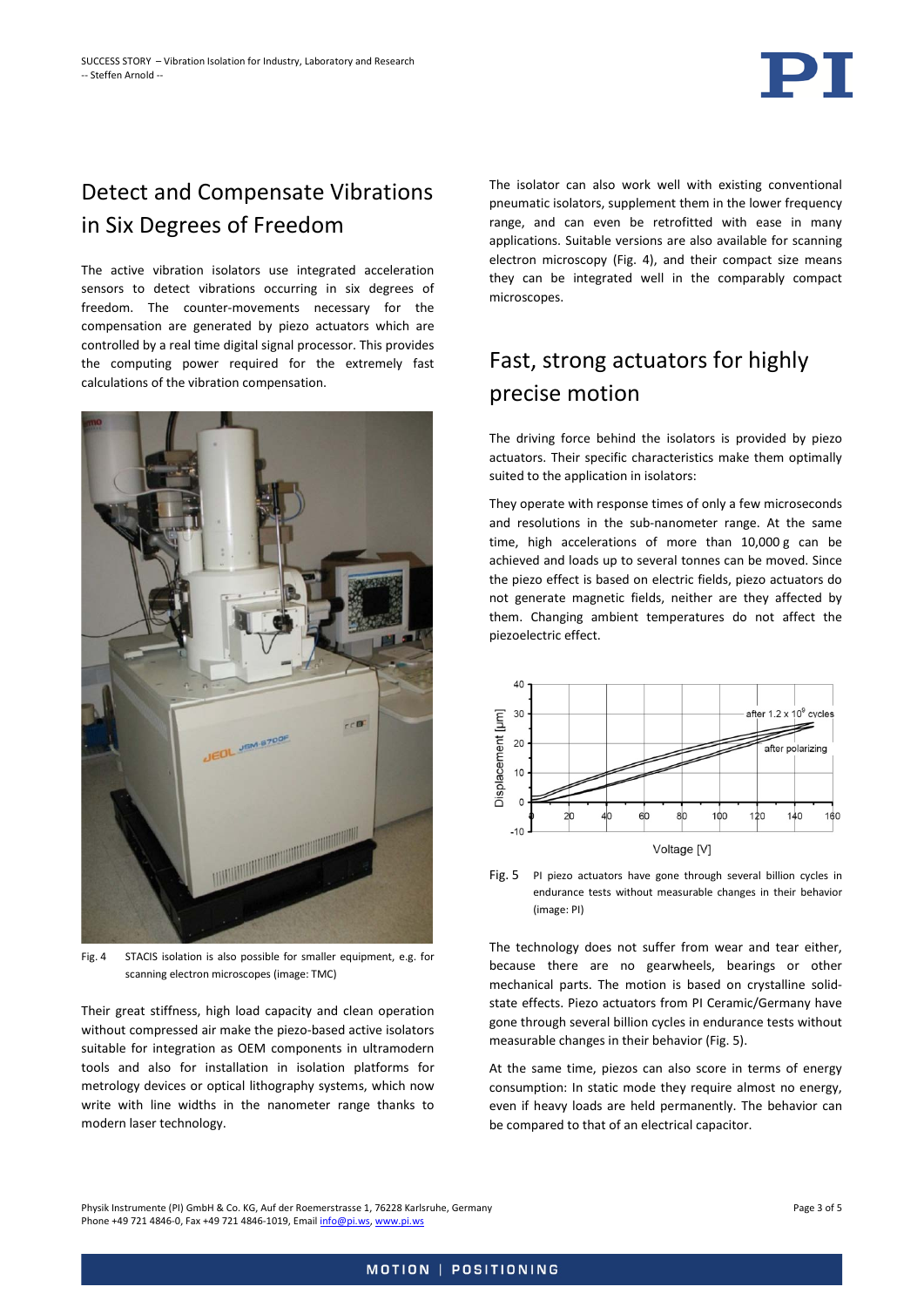

### Piezos for Active Vibration Isolation

The piezo actuators used by TMC are from the PICA series (Fig. 6) and originate from PI Ceramic, a subsidiary of Physik Instrumente (PI), the Karlsruhe specialist for precision positioning. The actuators are manufactured in a high-tech production plant and supplied in a large range of diameters and overall lengths.

They can be used for almost all actuator applications and are optimally suited to the isolators as well, because they are suitable for high loads and resonant frequencies above 10 kHz, at scanning ranges of more than 100 µm and a blocking force of more than 75 kN.



*Fig. 6* Different standard and special versions of PICA piezo stack actuators (image: PI)

In principle these actuators consist of a stack of piezo ceramic disks separated by metal electrodes. For the PICA versions the layers are around 5 mm thick. The thinner the individual layers in the stack, the lower the drive voltage.

Multilayer actuators, where the thickness of the individual layers is only around 60 µm, are thus very attractive for industrial applications [\(Fig. 7\)](#page-3-0). These actuators already achieve their nominal displacement at operating voltages significantly below 150 V. They are also considered to be very robust. The full-ceramic encapsulation protects them from humidity and failure caused by an increase in the leakage current.



Fig. 7 Patented technology for maximum operating hours and life time: PICMA (Image: PI)

<span id="page-3-0"></span>The so-called piezo stepping drives [\(Fig. 8\)](#page-3-1) are also of interest for applications in the field of vibration isolation. They can cover large travel ranges for adjustment, on the one hand, and on the other can act like conventional piezo actuators, i.e. they can isolate vibrations thanks to their high stiffness of a few micrometers. In the semiconductor industry they are therefore used in conjunction with lithographic methods to fabricate structure widths of only a few 10 nm without interference and reproducibly. Piezo actuators thus open up interesting possibilities for active vibration isolation in a large variety of application fields.



<span id="page-3-1"></span>Fig. 8 In the semiconductor industry, piezo step actuators are therefore often used in conjunction with lithographic methods to manufacture structure widths of only a few 10 nm without interference and with high reproducibility (Image: PI)

Physik Instrumente (PI) GmbH & Co. KG, Auf der Roemerstrasse 1, 76228 Karlsruhe, Germany Page 4 of 5 Phone +49 721 4846-0, Fax +49 721 4846-1019, Emai[l info@pi.ws,](mailto:info@pi.ws) [www.pi.ws](http://www.pi.ws/)